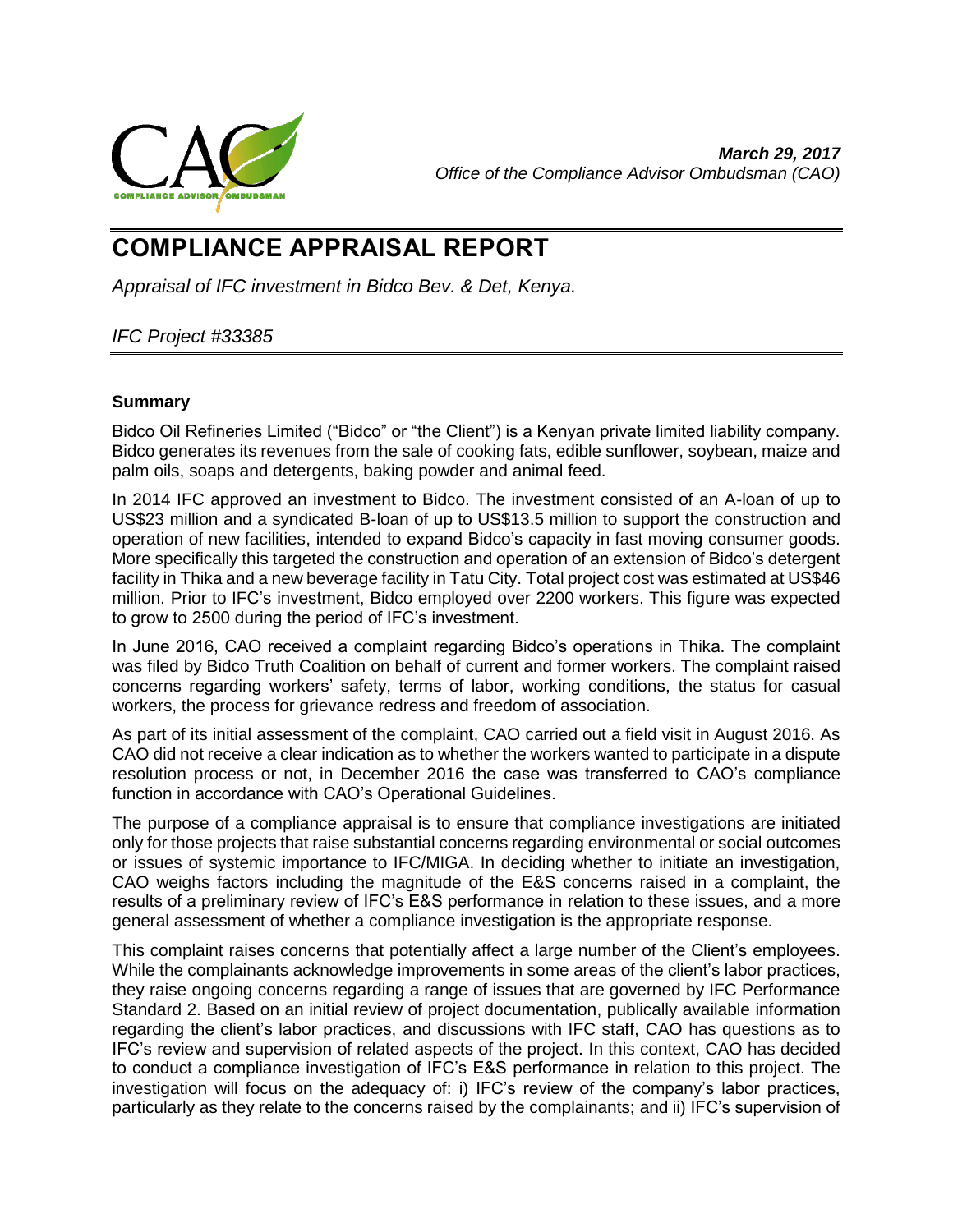the client's labor and OHS performance, in particular after becoming aware of labor related concerns in 2015. Terms of Reference for this compliance investigation will be issued in accordance with CAO's Operational Guidelines.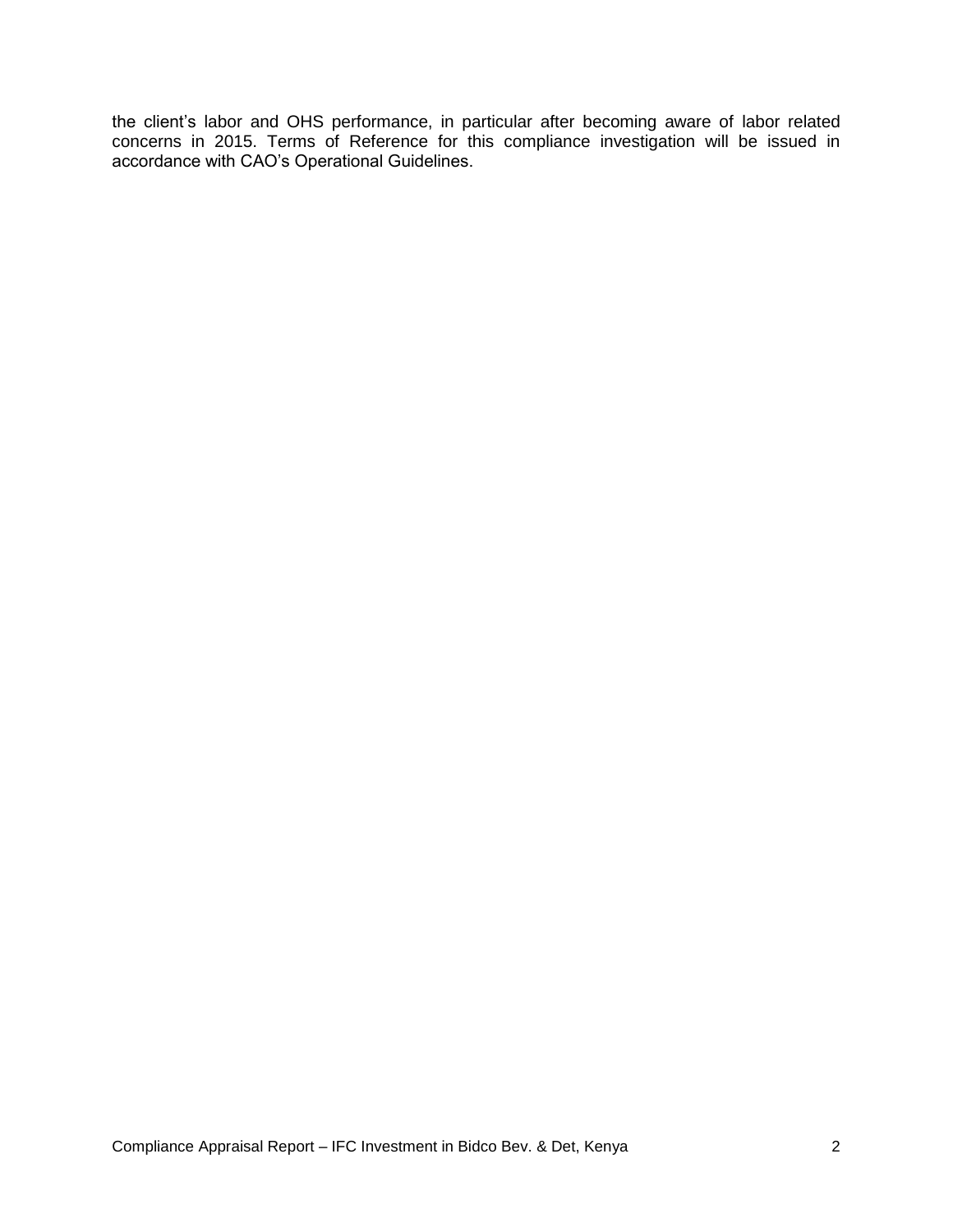# <span id="page-2-0"></span>**About CAO**

*CAO's mission is to serve as a fair, trusted, and effective independent recourse mechanism and to improve the environmental and social accountability of IFC and MIGA.*

CAO (Office of the Compliance Advisor Ombudsman) is an independent post that reports directly to the President of the World Bank Group. CAO reviews complaints from communities affected by development projects undertaken by the two private sector arms of the World Bank Group, the International Finance Corporation (IFC) and the Multilateral Investment Guarantee Agency (MIGA).

For more information about CAO, please visit [www.cao-ombudsman.org.](http://www.cao-ombudsman.org/)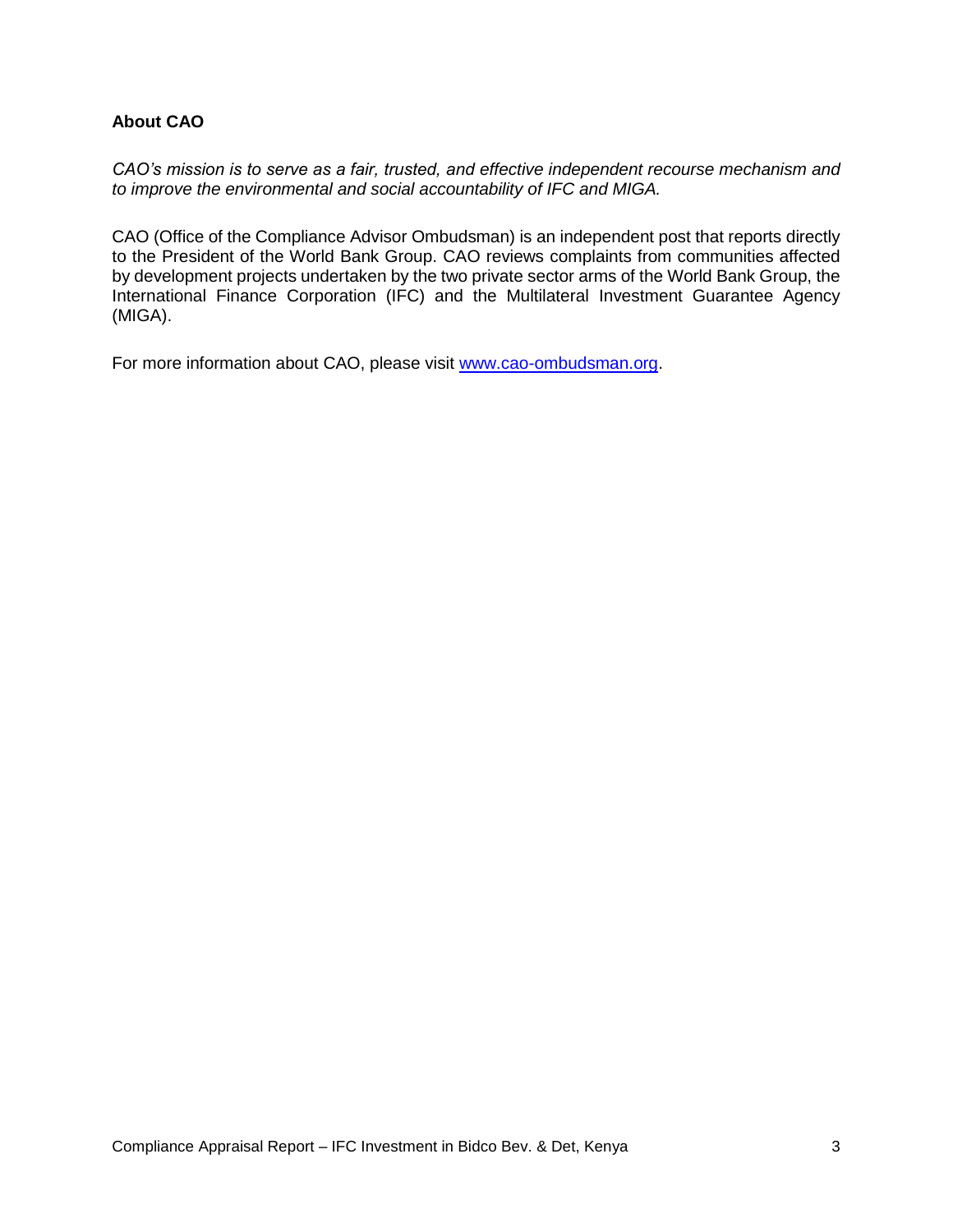# **Table of Contents**

| I.   |
|------|
| II.  |
|      |
|      |
| III. |
|      |
|      |
|      |
|      |
|      |
|      |
|      |
|      |
|      |
|      |
| IV.  |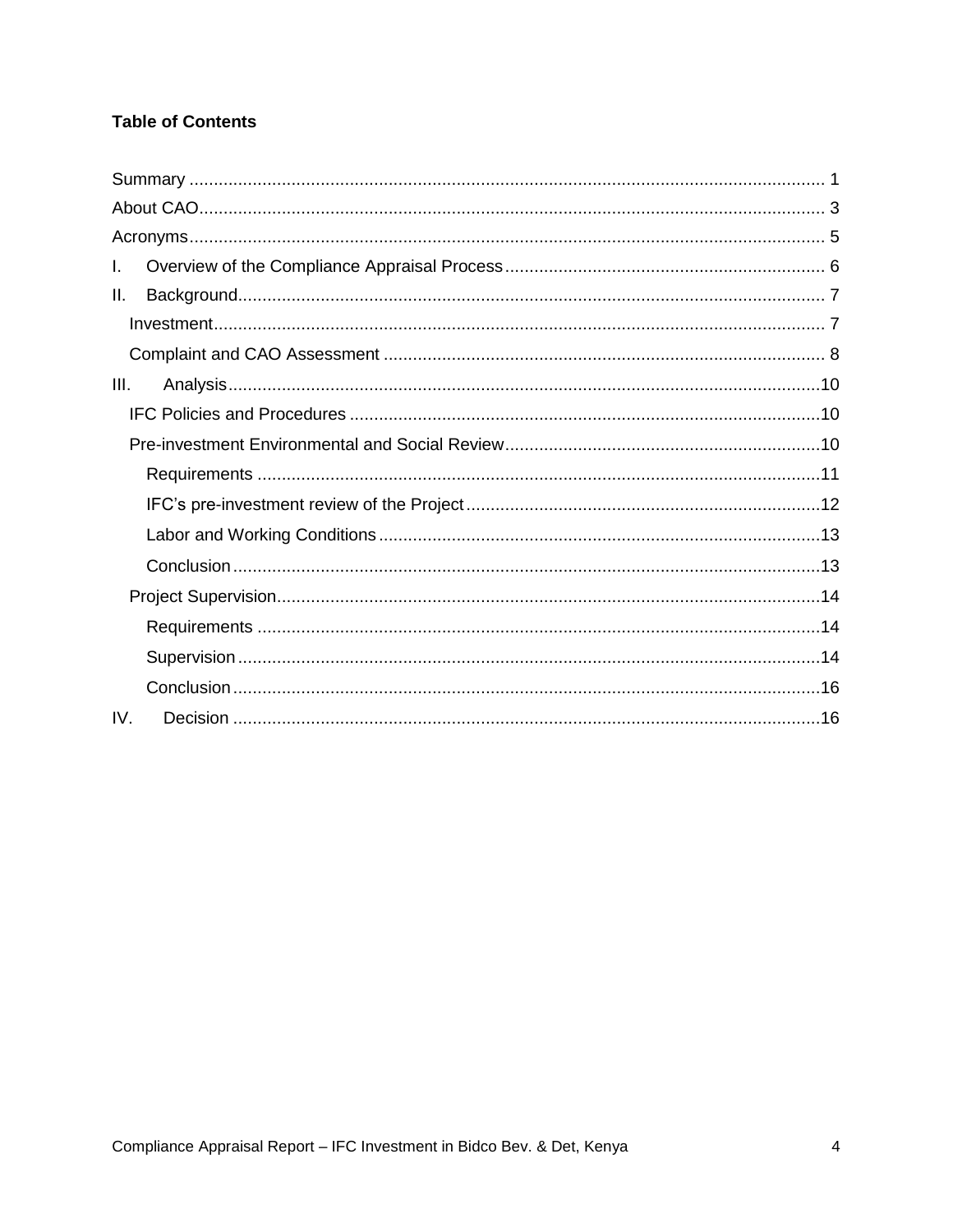# <span id="page-4-0"></span>**Acronyms**

| <b>Acronym</b>  | <b>Definition</b>                                                  |
|-----------------|--------------------------------------------------------------------|
| CAO             | Office of the Compliance Advisor Ombudsman                         |
| <b>EHS</b>      | Environmental, Health and Safety                                   |
| EIA             | <b>Environmental Impact Assessment</b>                             |
| <b>ESAP</b>     | <b>Environmental and Social Action Plan</b>                        |
| <b>ESMS</b>     | <b>Environmental and Social Management System</b>                  |
| <b>ESRP</b>     | <b>Environmental and Social Review Procedures</b>                  |
| <b>ESRS</b>     | <b>Environmental and Social Review Summary</b>                     |
| E&S             | <b>Environmental and Social</b>                                    |
| <b>HIV/AIDS</b> | Human Immunodeficiency Virus / Acquired Immuno-Deficiency Syndrome |
| <b>IFC</b>      | <b>International Finance Corporation</b>                           |
| <b>ISO</b>      | International Organization for Standardization                     |
| <b>MIGA</b>     | Multilateral Investment Guarantee Agency                           |
| <b>OHS</b>      | Occupational Health and Safety                                     |
| <b>PPE</b>      | <b>Personal Protective Equipment</b>                               |
| <b>PS</b>       | <b>Performance Standards</b>                                       |
| SII             | Summary of Investment Information                                  |
| <b>WBG</b>      | <b>World Bank Group</b>                                            |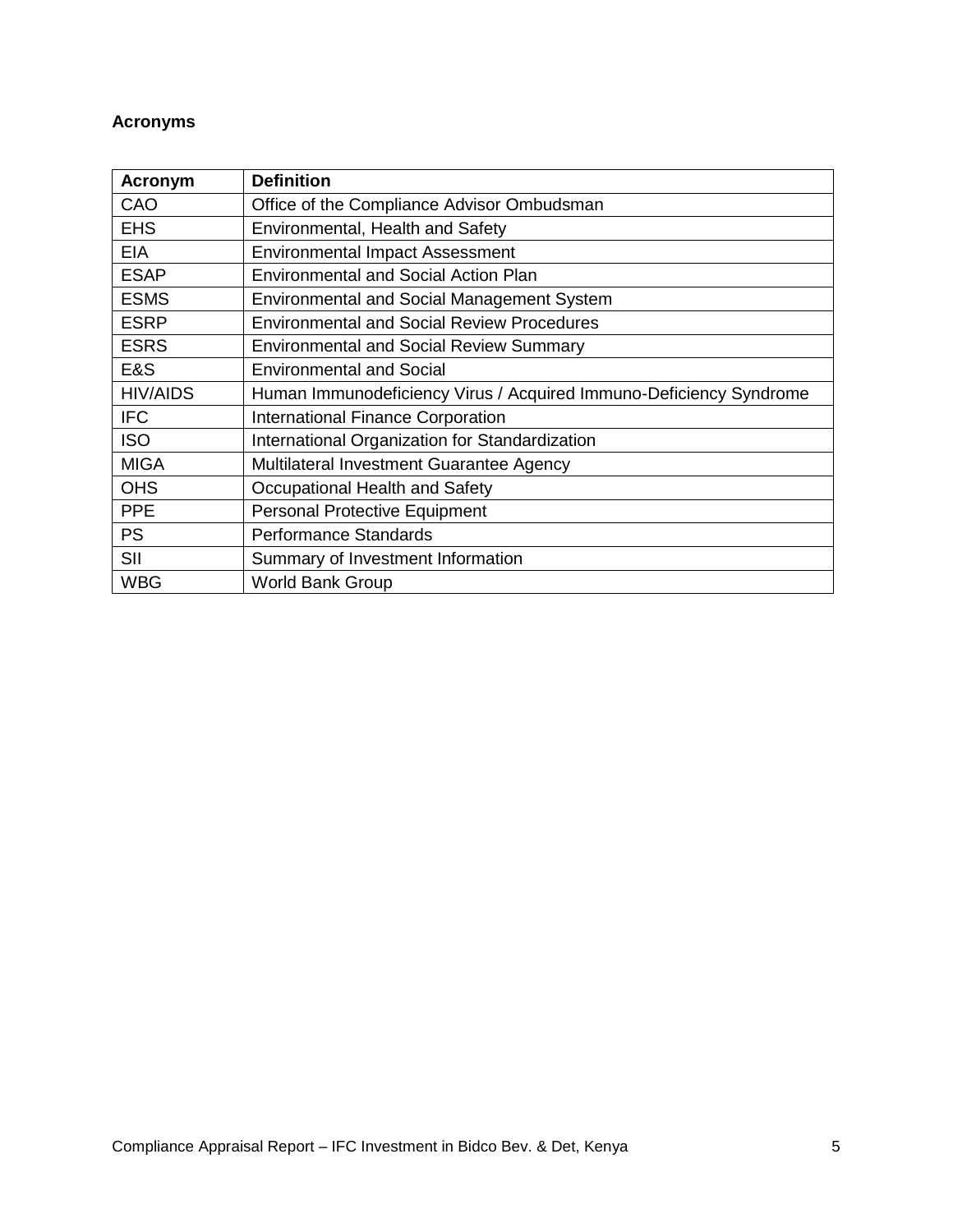# <span id="page-5-0"></span>**I. Overview of the Compliance Appraisal Process**

When CAO receives a complaint about an IFC or MIGA project, the complaint is referred for assessment. If CAO concludes that the parties are not willing or able to reach a facilitated solution, the case is transferred to the CAO compliance function for appraisal and potential investigation.

A compliance appraisal also can be triggered by the CAO vice president, IFC/MIGA management, or the president of the World Bank Group.

The focus of the CAO compliance function is on IFC and MIGA, not their client. This applies to all IFC's business activities, including the real sector, financial markets and advisory. CAO assesses how IFC/MIGA assured itself/themselves of the performance of its business activity or advice, as well as whether the outcomes of the business activity or advice are consistent with the intent of the relevant policy provisions. In many cases, however, in assessing the performance of the project and IFC's/MIGA's implementation of measures to meet the relevant requirements, it will be necessary for CAO to review the actions of the client and verify outcomes in the field.

In order to decide whether a compliance investigation is warranted, CAO first conducts a compliance appraisal. The purpose of the compliance appraisal is to ensure that compliance investigations are initiated only for those projects that raise substantial concerns regarding environmental and/or social outcomes, and/or issues of systemic importance to IFC/MIGA.

To guide the compliance appraisal process, CAO applies several basic criteria. These criteria test the value of undertaking a compliance investigation, as CAO seeks to determine whether:

- There is evidence of potentially significant adverse environmental and/or social outcome(s) now, or in the future.
- There are indications that a policy or other appraisal criteria may not have been adhered to or properly applied by IFC/MIGA.
- There is evidence that indicates that IFC's/MIGA's provisions, whether or not complied with, have failed to provide an adequate level of protection.

In conducting the appraisal, CAO will engage with the IFC/MIGA team working with the specific project and other stakeholders to understand which criteria IFC/MIGA used to assure itself/themselves of the performance of the project, how IFC/MIGA assured itself/themselves of compliance with these criteria, how IFC/MIGA assured itself/themselves that these provisions provided an adequate level of protection, and, generally, whether a compliance investigation is the appropriate response. After a compliance appraisal has been completed, CAO can close the case or initiate a compliance investigation of IFC or MIGA.

Once CAO concludes a compliance appraisal, it will advise IFC/MIGA, the World Bank Group President, and the Board in writing. If a compliance appraisal results from a case transferred from CAO's dispute resolution, the complainant will also be advised in writing. A summary of all appraisal results will be made public. If CAO decides to initiate a compliance investigation as a result of the compliance appraisal, CAO will draw up terms of reference for the compliance investigation in accordance with CAO's Operational Guidelines.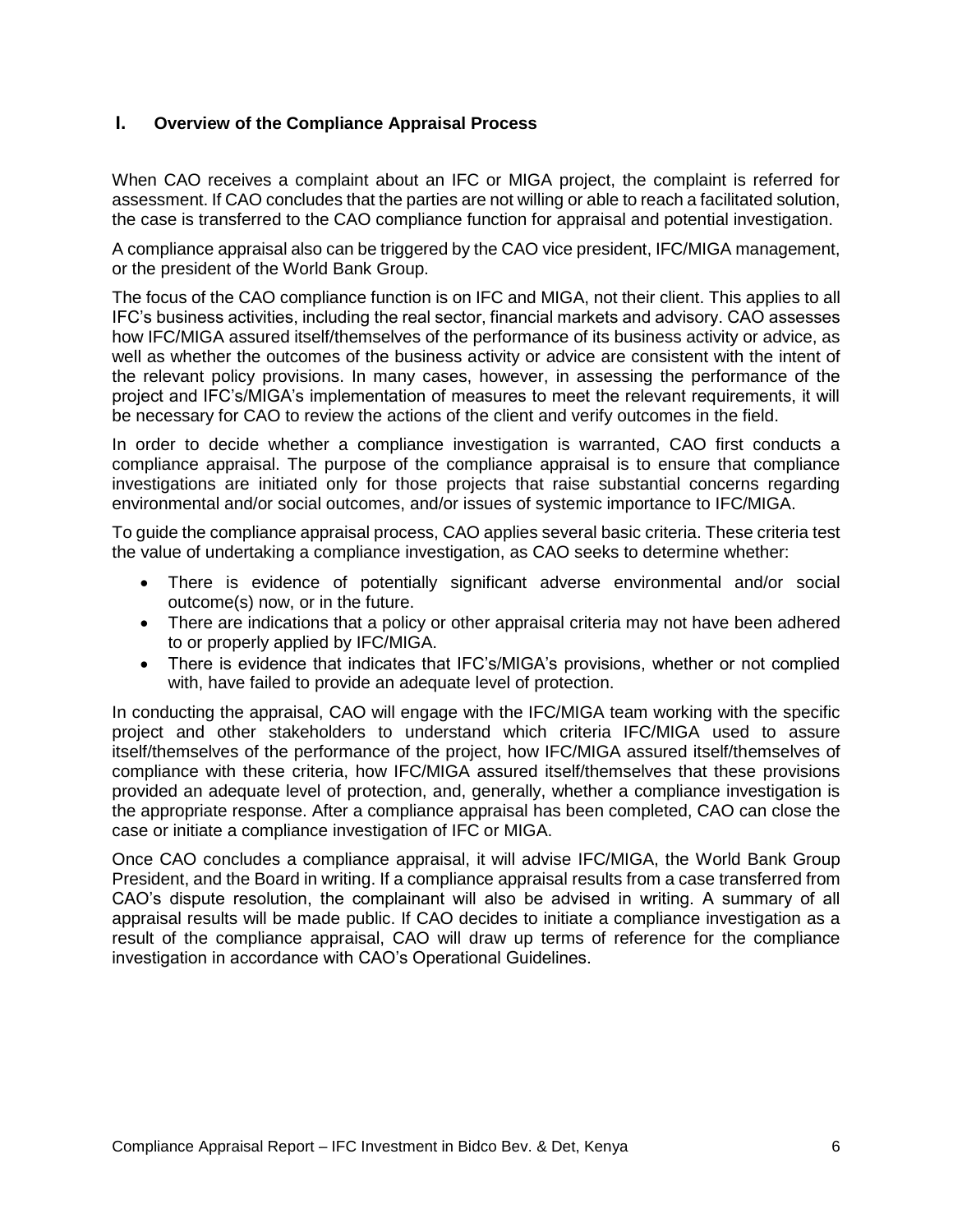# <span id="page-6-0"></span>**II. Background**

# <span id="page-6-1"></span>**Investment**

 $\overline{a}$ 

Bidco Oil Refineries Limited ("Bidco" or "the Client")<sup>1</sup> is a Kenyan private limited liability company. Bidco generates its revenues from the sale of edible oils, cooking fats, soaps, detergents, animal feeds and baking powder.<sup>2</sup>

In 2012, IFC began considering an investment in Bidco to support construction and operation of new facilities to expand its capacity in fast moving consumer goods, more specifically the construction and operation of an extension of Bidco's detergent facility in Thika and a new beverage facility in Tatu City ("the Project").

In June 2013, IFC initiated its due diligence review of the investment and in May 2014 IFC published the Environmental and Social Review Summary (ESRS) and the agreed Environmental and Social Action Plan (ESAP) for the Project.<sup>3</sup> Among other things, the ESAP required the Client to develop and implement human resources policies and procedures appropriate for its workforce and consistent with the requirements of Performance Standard 2 and Kenya's labor laws. <sup>4</sup> The investment was classified as category B according to IFC's Policy on Environmental and Social Sustainability, meaning that IFC assessed the investment as having limited potential E&S risks and impacts.<sup>5</sup>

In June 2014, IFC approved the investment, which consisted of an A-loan of up to US\$23 million and a syndicated B-loan of up to US\$13.5 million to support the Project. Total Project cost was estimated at US\$46 million.<sup>6</sup> In addition to providing financial support IFC indicated that it expected to support the client to: (a) improve its water and resource efficiency; (b) implement best practices in environmental, social, health and safety standards; and (c) access brand positioning expertise.<sup>7</sup> Commitment of the A-loan took place almost immediately thereafter, while the B-loan was committed in December 2014. First disbursement of the A and B loans occurred in June 2016.<sup>8</sup>

<https://disclosures.ifc.org/#/projectDetailSII/4605> (accessed March 7, 2017).

<sup>3</sup> Environmental and Social Review Summary (ESRS),

<https://disclosures.ifc.org/#/projectDetailESRS/1064> (accessed March 7, 2017).

<sup>1</sup> In February 2015, Bidco Oil Refineries Limited changed its name to Bidco Africa Limited. However, the Loan Agreement was signed between IFC and Bidco Oil Refineries Ltd. Therefore, this report refers to the company's name as used the Loan Agreement.

<sup>2</sup> Summary of Investment Information (SII), Project Description,

<https://disclosures.ifc.org/#/projectDetailESRS/1064> (accessed March 7, 2017).

<sup>4</sup> ESRS, Environmental & Social Action Plan,<https://disclosures.ifc.org/#/projectDetailESRS/1064> (accessed March 7, 2017).

<sup>5</sup> ESRS, E&S Project Categorization and Applicable Standard,

<sup>6</sup> SII, Total Project Cost and Amount and Nature of IFC's Investment,

<https://disclosures.ifc.org/#/projectDetailSII/4605> (accessed March 7, 2017).

<sup>7</sup> SII, IFC's Expected Role and Additionality, <https://disclosures.ifc.org/#/projectDetailSII/4605> (accessed March 7, 2017).

<sup>8</sup> An "A-loan" refers to a loan from IFC's own account. Under a "B-loan", IFC is the lender on record but commercial banks and other financial institutions participate. One agreement is signed with the Client and covers both A and B loans.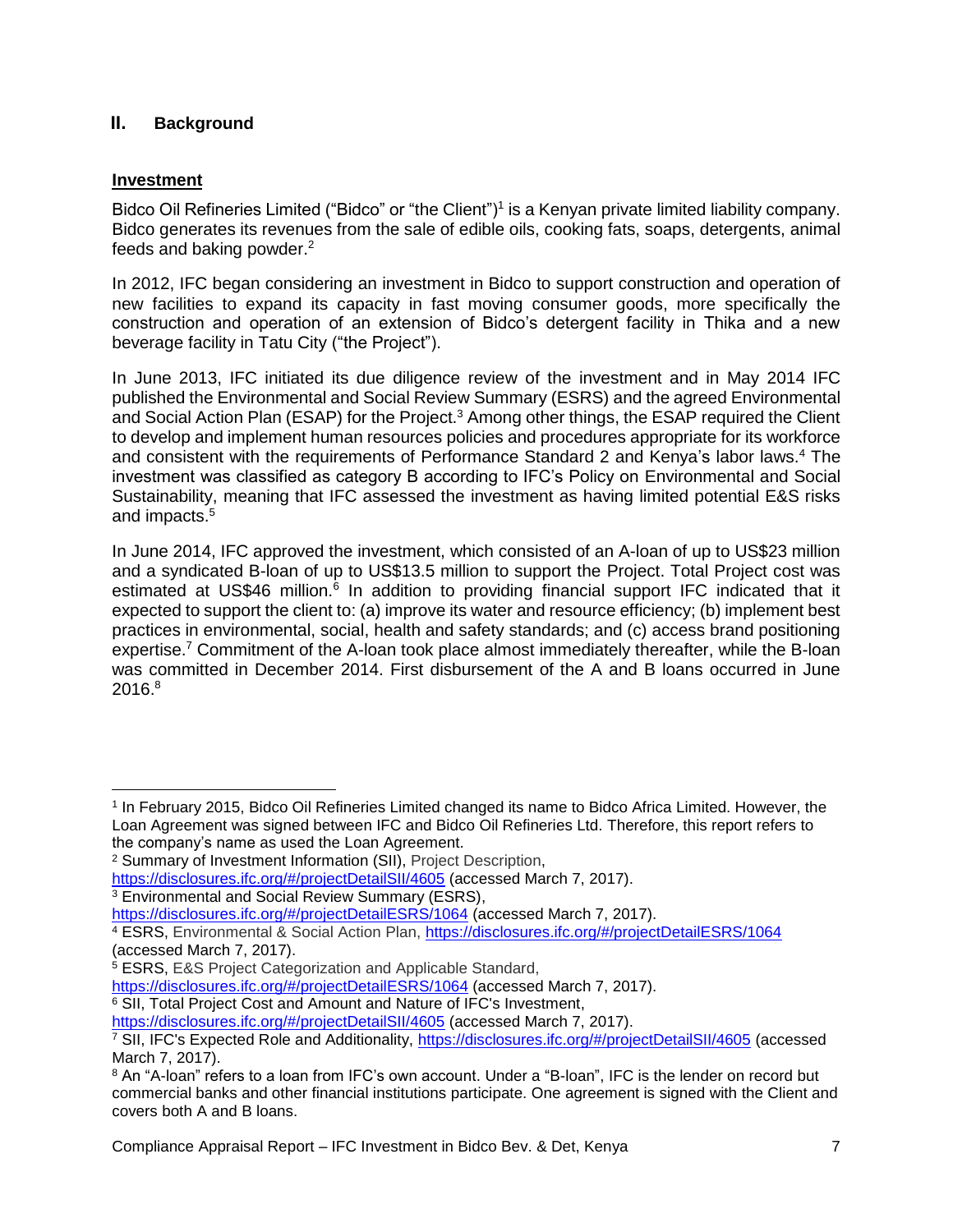# <span id="page-7-0"></span>**Complaint and CAO Assessment**

In June 2016, CAO received a complaint from Bidco Truth Coalition on behalf of former and current employees of Bidco's Thika plant. The CAO assessment report in relation to the complaint was completed in November 2016. The complainants have requested that their names remain confidential. As part of this appraisal, CAO sought clarifications from the complainants about their allegations. During this process, the complainants informed the team that some workers had previously filed labor-related suits against the company in different jurisdictions in Kenya; including a case brought by about 300 workers to the Industrial Court of Nairobi.

The complainants' concerns are summarized as follows:

#### 1- Terms of labor

The complainants allege that employees are expected to work overtime on days off, and these hours are neither registered nor paid for by the Client. They claim that they work long hours without regular breaks. The complainants acknowledge that shifts were reduced to eight hours per day in September 2015, however, they state that at least once every two weeks they are expected to work an additional four hours, for which they are not paid. In relation to benefits, the complainants claim that some workers are not paid for sick or annual leave. They question how maternity leave is awarded and claim that wages are not in line with the cost of living.

They also allege that supervisory positions within certain departments are given to non-African staff who are working in Kenya illegally. They claim that these staff members are lodged onsite in what is called "Green House".

#### 2- Casual workers

The complainants recognize that, since September 2015, Bidco no longer employs casual workers and workers are employed on a contract basis. However, they state that the new contracts do not account for previous years of service as casual workers. According to complainants, based on Kenya's labor laws, casual workers are deemed permanent workers when they complete 6 consecutive months at work. They are therefore aggrieved that the leave days, gratitude payment, and other benefits related to previous years' employment were not taken into account when they started work on a contract basis. This, they assert, also has implications for workers' contributions to the National Social Security Fund and retirement benefits, which take into account years of service. Additionally, the complainants assert that as a result of the transition from casual to term-contracts, some casual workers were terminated without prior notice and without termination benefits despite having worked for the company for many years.

#### 3- Worker health and safety

The complainants state that Bidco does not provide Personal Protective Equipment (PPE) as would be necessary to protect workers. For instance, they assert that safety boots are replaced every three years although they last only two weeks. Hence, workers have to bear the cost to replace degraded equipment. They allege that workers are sometimes required to pursue dangerous tasks, which result in accidents. According to the complainants, supervisors are discriminating against some workers and are not providing such workers with PPE based on their tribal background.

They also allege that accidents are common at the plant. According to complainants, first aid care is not adequate because supervisors are not trained to provide first aid and the kits are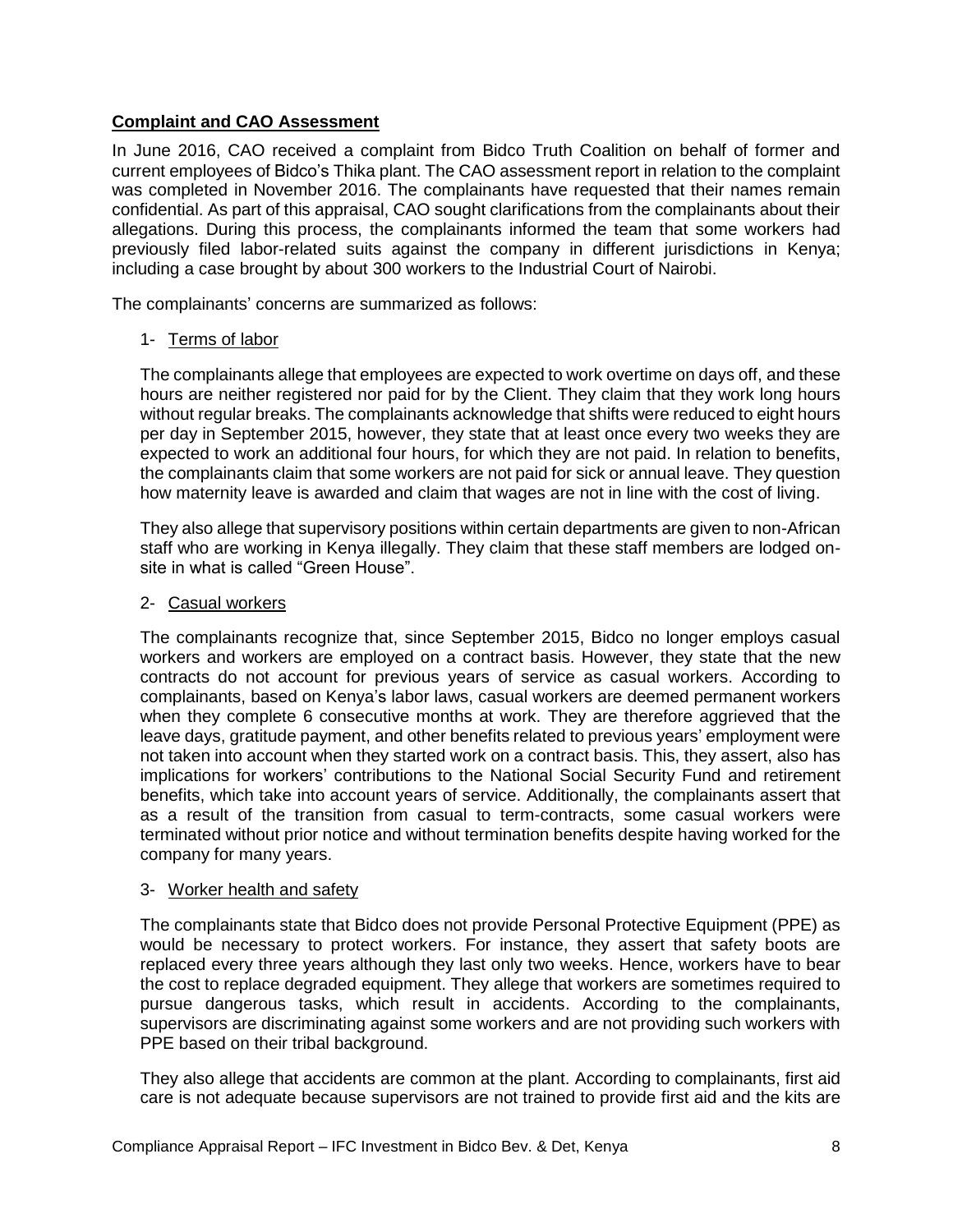not of good quality. They claim that there is no medical staff on site and whenever a worker is injured or needs medical attention, referrals to the hospital are made under the sole discretion of supervisors. The complainants also claim that many workers do not get medical coverage or compensation due to job related injuries.

# 4- Food handling and labelling of products

According to the complainants, they sometimes handle food products with their bare hands instead of having to wear appropriate gloves. The complainants claim that water is added to fats and labelling is not in accordance with the different types of products. The complainants also claim that tins are not properly cleaned when the wrong products are placed in them.

# 5- Grievance redress and reprisals

The complainants state that employees are not aware of a grievance redress mechanism. They claim that whenever they complain, they do not receive a response or follow-up on the issues raised. Further, they allege that workers fear having their contracts terminated if they present grievances. The complainants state that some workers suffer reprisals from management when they voice concerns or make complaints over labor conditions, the lack of replacement of degraded PPE, or work-related injuries.

#### 6- Freedom of association

 $\overline{\phantom{a}}$ 

According to the complainants, Bidco workers are represented by a union called Chemical and Allied Workers Union of Kenya, located in Nairobi. The complainants claim that workers would like to be represented by another union, the Kenya Union of Commercial Food and Allied Workers, which is located in Thika. The complainants state that this preference is because the current union is located in Nairobi and its leadership has a close relationship with Bidco management, which results in the company manipulating the union. They allege that they don't have the freedom to join another union, and that this breaches Kenya's constitution, which guarantees freedom of association. They allege that workers also fear retaliation and discrimination if they join a union. They claim that there have been instances where reprisals were felt and unionized workers were victimized.

CAO's assessment report also documented the Client's views. In response to the specific issues raised in the complaint, the Client stated that in many cases its policies and practices go beyond what is required by Kenya's labor laws. The Client indicated that it adopted the Kaizen management system,<sup>9</sup> which consists of continual improvement through dialogue with its workforce. The Client also indicated that it has in place comprehensive systems to manage labor issues, such as Occupational Health and Safety (OHS). These include 14 different annual health and safety audits to safeguard the health of its employees. According to the Client, these measures are guided by best human resources and business practices.

The Client added that workers are provided with the necessary PPE and that all workplace accidents are recorded. In such cases, first aid is provided and supervisors refer cases that need medical attention to nearby hospitals. The Client reported that despite an increase in the number

<sup>9</sup> The Kaizen ("Good Change") model requires continuous improvement. Kaizen is defined as a strategy for long-term organizational competitiveness. It is based on identifying problems and taking action to contain and correct them through teamwork. Under the Kaizen model all employees suggest improvements, which are then led by senior management.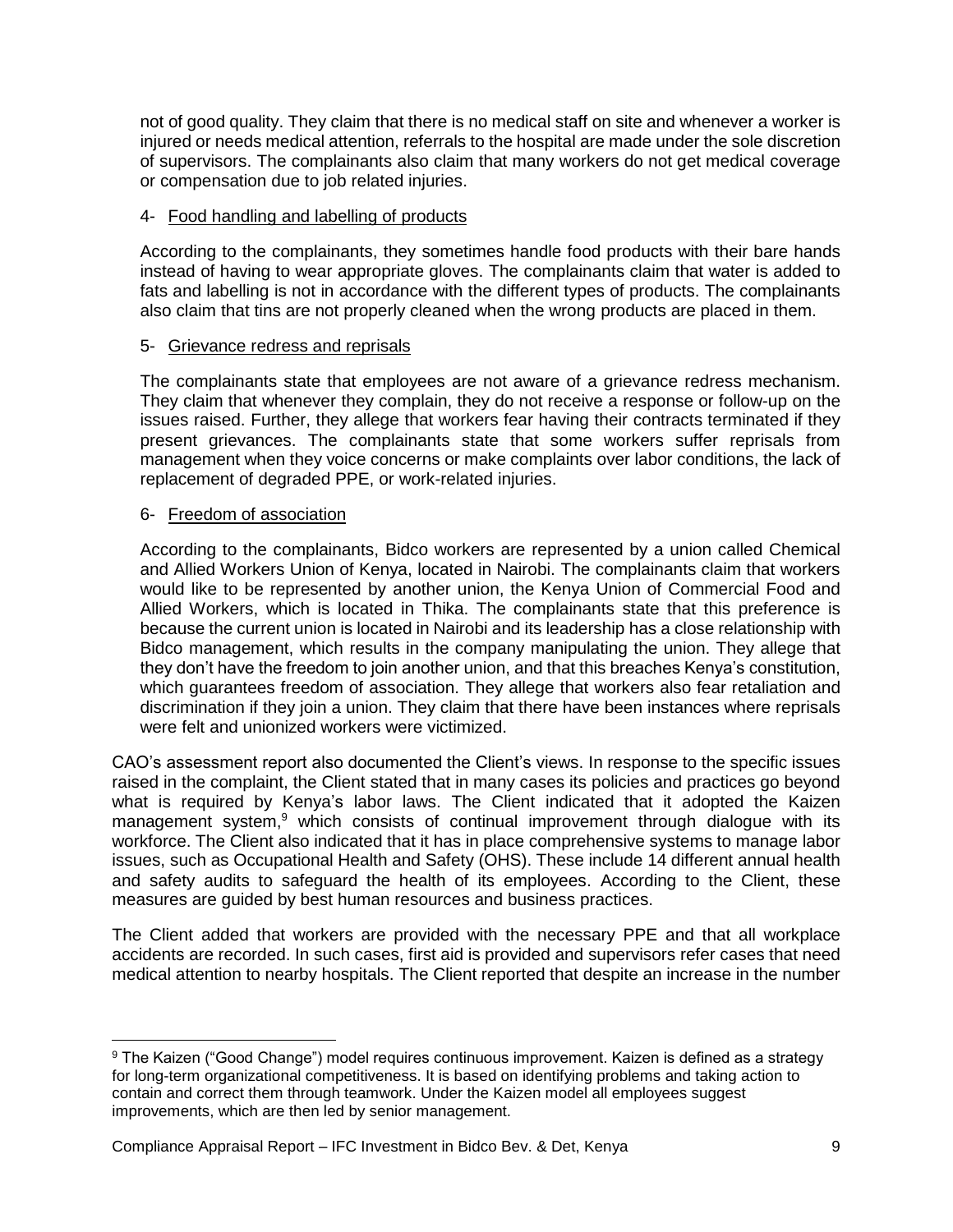of employees and additional production facilities there has been no fatal accident and a decline in incidents was reported in 2016.

The Client stated that since September 2015 all workers are on contract and all benefits (sick, medical, pension, annual leave, maternity leave, paternity leave) are extended to them through the duration of their employment. The Client also stated that overtime and unused annual leave are paid. The Client added that it provides all employees with meals and transportation to and from the worksite.

The Client considered that its management does not interfere with the employees' right to freely join a union. It added that the Chemical and Allied Workers Union of Kenya, with which it has had a collective bargaining agreement since July 2014, is active at the Thika plant and has a stable number of members. The Client indicated that it has a grievance resolution mechanism, which allows workers including union members to raise issues of concern.

Overall, the Client believed that it has been responsive to the workers' wellbeing and concerns, but expressed interest in learning where and how it could make improvements. The Client informed CAO of its willingness to explore options for dialogue. However, since the parties did not agree on dispute resolution, the assessment process resulted in the transfer of the complaint to the compliance function.

#### <span id="page-9-0"></span>**III. Analysis**

#### <span id="page-9-1"></span>**IFC Policies and Procedures**

IFC's investment in the Project was committed under the 2012 Policy on Social and Environmental Sustainability ("the Sustainability Policy") and the 2012 Performance Standards (PS), together referred to as the Sustainability Framework. Given that issues raised by the complainants pertain to the labor practices of the Client, IFC's Performance Standard 2 (PS2) (Labor and Working Conditions) is of particular relevance.

Even though the complainants raise concerns relating to food handling and the labelling of products, they do not assert to be adversely affected by the practices in question. As a result, CAO does not consider these issues as within its mandate.

IFC implements the commitments set out in the Sustainability Policy through its Environmental and Social Review Procedures (ESRP), which are updated periodically.

#### <span id="page-9-2"></span>**Pre-investment Environmental and Social Review**

At the pre-investment stage, IFC reviews the E&S risks and impacts of a proposed investment and agrees with the client on measures to mitigate these risks in accordance with the Performance Standards. For the purposes of this compliance appraisal, a key question is whether IFC conducted an adequate pre-investment review of the risks associated with the Project as they relate to the working conditions of Bidco's workforce, the workers' freedom of association, as well as their ability to file grievances and raise concerns away from retaliation.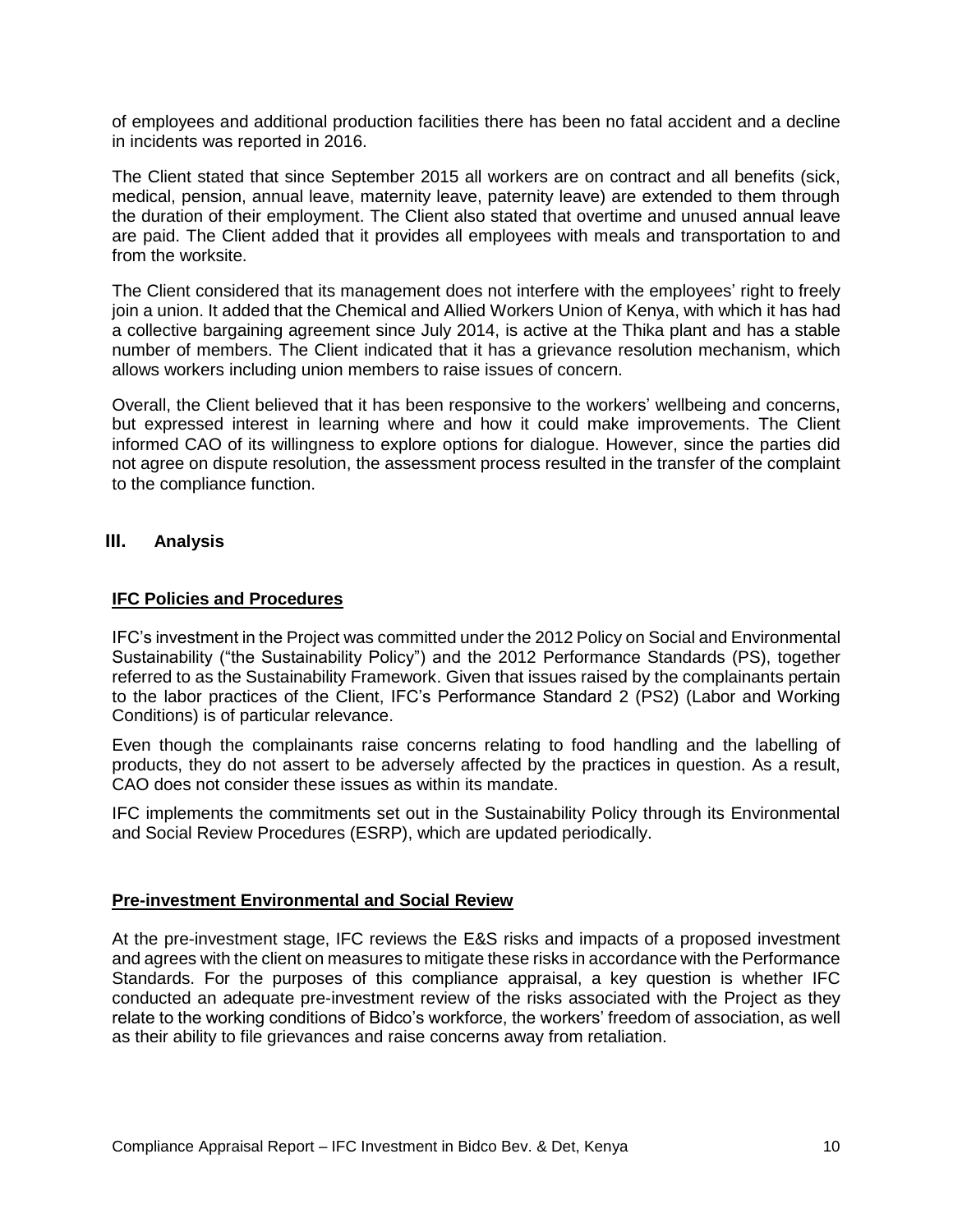#### <span id="page-10-0"></span>*Requirements*

As a matter of policy, CAO notes IFC's commitment to carrying out its investment operations in a manner that "do no harm" to people or the environment. Central to this, is the adoption of a "mitigation hierarchy", which calls for the anticipation and avoidance of adverse impacts on workers, communities, and the environment. Where avoidance is not possible, it requires the minimization of impacts and the compensation or offsetting the residual risks and impacts, as appropriate.<sup>10</sup>

Prior to making an investment, IFC reviews the E&S risks and impacts of a project. IFC's E&S due diligence is required to be "commensurate with the nature, scale, and stage of the business activity, and with the level of environmental and social risks and impacts."<sup>11</sup>

IFC's E&S due diligence includes a review of all available information related to the environmental and social risks and impacts; site inspections and interviews and an analysis of the business activity's E&S performance in relation to the requirements of the Performance Standards and the World Bank Group (WBG) Environmental, Health and Safety (EHS) Guidelines. If gaps with the requirements of the PSs or the WBG's EHS are identified, IFC works with the client to identify measures to fill such gaps. In case IFC finances activities with a clearly defined E&S footprint, IFC's review covers the E&S risks as they relate to such activities. However, the Sustainability Policy also provides that "IFC will encourage clients to manage E&S risks consistently in all their operations." <sup>12</sup> In relation to significant E&S impacts "associated with the business activity" including past impacts, the Sustainability Policy requires IFC to work with its client to determine possible remediation measures. 13

As set out in PS1, the client is required to meet the standards of PS2 through PS8 throughout the life of IFC's investment. Where E&S risks are identified, the client is required to manage them through an Environmental and Social Management System (ESMS), that is consistent with PS1. IFC encourages the client to apply the ESMS to all its activities, regardless of financing source.<sup>14</sup>

As relate to the specific claims in the complaint, PS2 requires the client to base the employment relationship on the principle of "equal opportunity and fair treatment" (para. 15). It also requires the Client to avoid discrimination and avoid making employment decisions on the basis of personal characteristics unrelated to inherent job requirements (para. 15). <sup>15</sup> PS2 also requires the client to "provide workers with documented information that is clear and understandable, regarding their rights under national labor and employment law and any applicable collective agreements, including their rights related to hours of work, wages, overtime, compensation, and benefits" (para. 9). In cases of dismissal, PS2 requires the client to ensure that all workers receive notice of dismissal and severance pay as mandated by law (para. 19).

Concerning protection of workers while on the work site, PS2 requires the client to provide workers with a safe and healthy work environment, taking steps to prevent accidents, injury, or diseases associated with their tasks (para. 23).

PS2 requires the client to allow for workers to organize and bargain collectively without interference (para. 13). It also requires the client to provide a grievance mechanism for workers to raise concerns related to the workplace (para. 20).

 $\overline{\phantom{a}}$ 

<sup>10</sup> 2012 Sustainability Policy, para. 6.

<sup>11</sup> 2012 Sustainability Policy, para. 26.

<sup>12</sup> 2012 Sustainability Policy, para. 29.

<sup>13</sup> 2012 Sustainability Policy, para. 26.

<sup>14</sup> 2012 Overview of Performance Standards on Environmental and Social Sustainability, paras. 2-4.

<sup>15</sup> 2012 Performance Standard 2, para. 15, defines "personal characteristics" to include: gender, race, nationality, ethnic, social and indigenous origin, religion or belief, disability, age, or sexual orientation.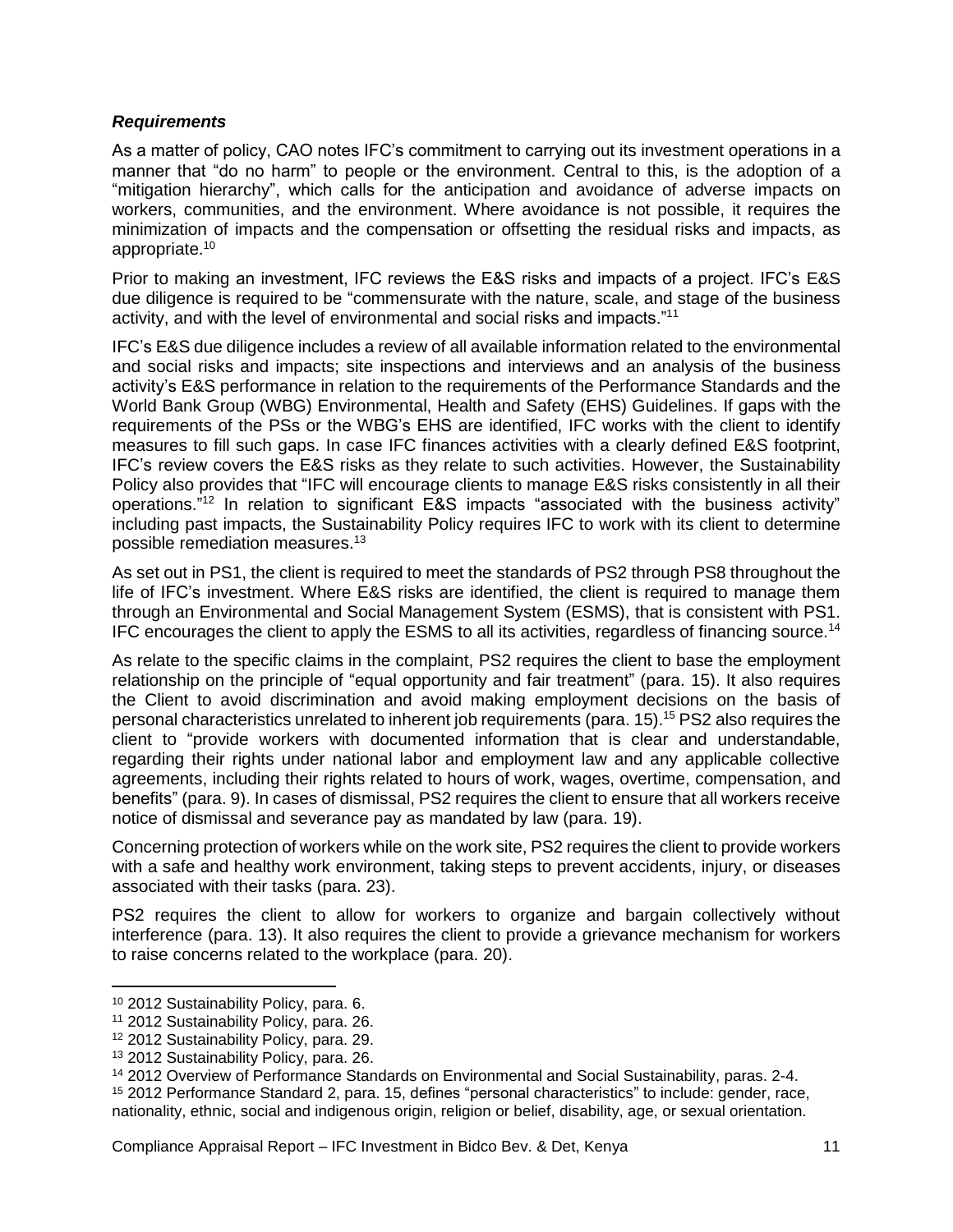Finally, Guidance Note 2 relating to Labor and Working Conditions notes that a labor assessment may be carried out at different levels, depending on the risk posed by labor practices. It may take place as part of a social and environmental assessment process or as a stand-alone exercise. Any labor assessment should include a review of the potential client's employment policies, the adequacy of existing policies, and management's capacity to implement (GN2, Annex A).

# <span id="page-11-0"></span>*IFC's pre-investment review of the Project*

For each proposed investment IFC discloses a summary of its E&S review, findings, and recommendations, in the ESRS. The ESRS identifies key measures to mitigate risks and impacts, specifying any supplemental actions that will need to be implemented to undertake the project in a manner consistent with the Performance Standards, as part of the ESAP.

IFC's E&S review was completed in May 2014. As documented in the ESRS, the process included site visits to Bidco's existing plant, the review of Bidco's human resources policy, E&S policies and management plans, emergency responses, and OHS information.<sup>16</sup> The review noted Bidco's different ISO certifications<sup>17</sup> and related audits as well as Bidco's use of the Kaizen management system. As a result of its review, IFC included an ESAP with specific measures that the client would need to take to ensure that the Project would be "designed and operated in accordance with the Performance Standards objectives."<sup>18</sup> Relevant requirements of the ESAP are described below.

An Environmental Impact Assessment (EIA) for the Project is also referred to in the ESRS though this was not disclosed by IFC.<sup>19</sup> A subsequent version of the EIA was disclosed by the Kenyan regulator. The EIA notes occupational safety and health as a potential risk area and provides a list of general mitigation measures. These include use of different types of PPE (hard hats, safety goggles, dust masks, gloves and safety shoes) during construction and operation of the facilities. The EIA describes safety measures in cases of emergency, fire, or explosion. It also describes safety measures for the storage and use of chemicals and the development of a health and safety training manual for the employees.<sup>20</sup> The EIA does not address other PS2 related issues.

 $\overline{\phantom{a}}$ <sup>16</sup> ESRS, Overview of IFC's Scope of Review, <https://disclosures.ifc.org/#/projectDetailESRS/1064>

<sup>(</sup>accessed March 7, 2017). IFC also reviewed documentation provided at the manufacturing facilities, including but not limited to: Occupational Health and Safety Assessment Series (OHSAS) external audit reports; OSHAS Legal compliances; training log form, Recognition Agreement of Kenya Chemical and Allied Workers Union; the company's health & safety code; grievance resolution process; first-aid emergency response; Environmental audits and reporting as of 2013.

<sup>17</sup> The ESRS states that Bidco is certified to ISO 9001:2008 (Quality Management Systems), ISO 14001:2006 (Environmental Management Systems), BS OHSAS ISO 18000 (British Standard for Occupational Health and Safety Assessment Series) and ISO 22000 (Food Safety Management Systems). It adds that the company agreed to develop and implement an integrated EHS Management System consistent with ISO 14001, OHSAS 18001 and HACCP/ISO 22001 (Hazard Analysis and Critical Control Point).

<sup>18</sup> ESRS, Overview of IFC's Scope of Review, <https://disclosures.ifc.org/#/projectDetailESRS/1064> (accessed March 7, 2017).

<sup>&</sup>lt;sup>19</sup> IFC should disclose any environmental and social impact assessment documentation prepared by or on behalf of the client at this stage. 2012 Access to Information Policy, para. 31.

<sup>20</sup> Environmental Impact Assessment, September 2013, pp 118-121, available at: [http://www.nema.go.ke/images/docs/EIA%20-%201170%20-](http://www.nema.go.ke/images/docs/EIA%20-%201170%20-%20%201979/EIA_1149%20Bidco%20Oil%20Block%20370.pdf)

[<sup>%20%201979/</sup>EIA\\_1149%20Bidco%20Oil%20Block%20370.pdf](http://www.nema.go.ke/images/docs/EIA%20-%201170%20-%20%201979/EIA_1149%20Bidco%20Oil%20Block%20370.pdf) (accessed March 6, 2017).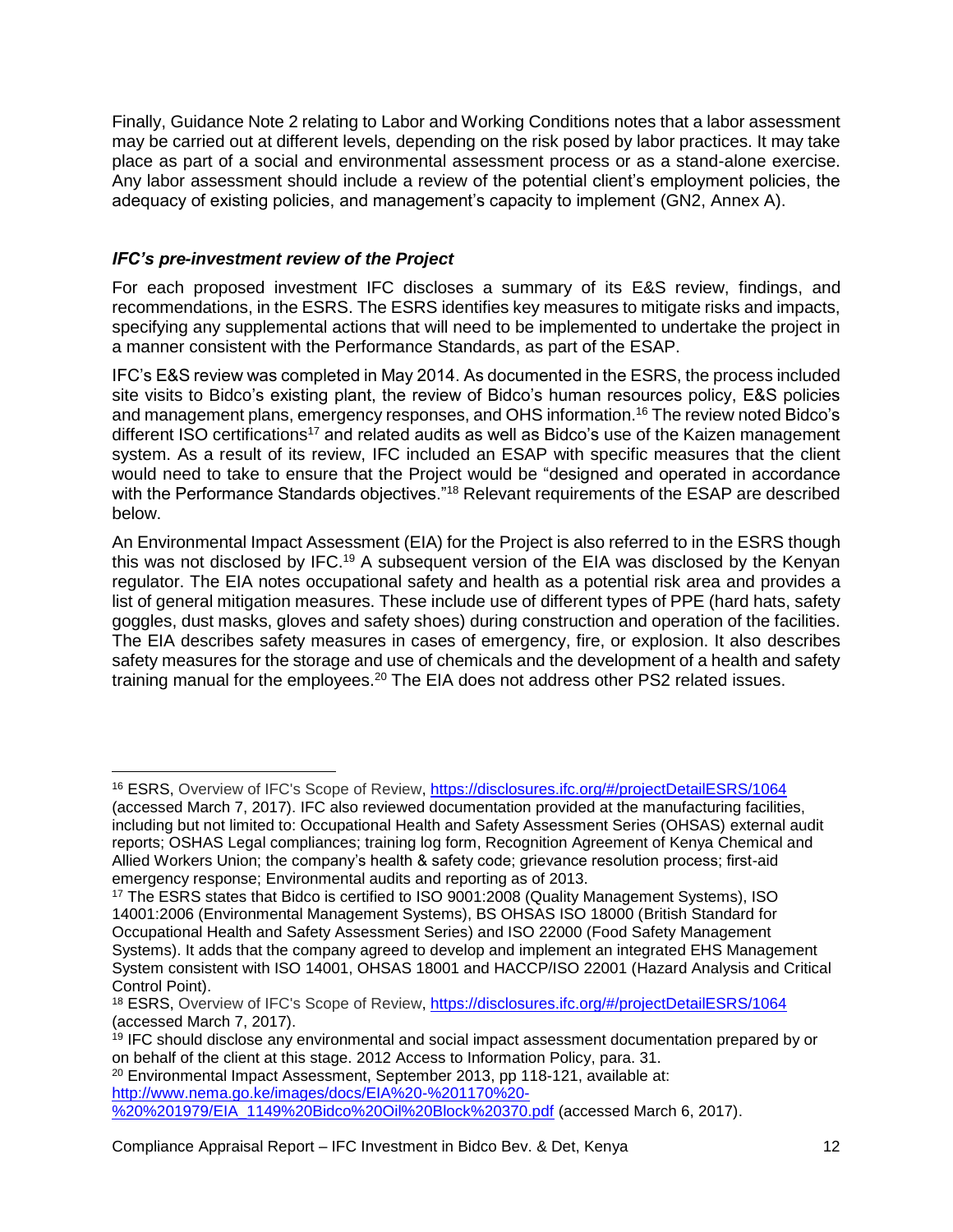#### <span id="page-12-0"></span>*Labor and Working Conditions*

In terms of labor and working conditions, the ESRS notes that Bidco employs over 2200 workers of which 1400 are contract workers with a potential for the workforce to grow to over 2500. Although only 100 women work at Bidco, the ESRS states that Bidco is committed to equal opportunity, gender equality, and is against discrimination. The ESRS also states that all workers are employed under either fixed-term or open-ended contracts and all are provided workplace accident and occupational illnesses insurance.

The ESRS states that, in accordance with Kenya's labor laws, working hours at Bidco are 52 per week spread over 6 days. It adds that all employees are entitled to annual leave after the completion of 12 months of employment. The ESRS considers that a grievance mechanism exists within the factory. The mechanism, according to IFC, meets PS2 requirements and is found in the human resources manual.

The ESRS considers that the Client has a comprehensive OHS management system in place with ongoing monitoring. It adds that the OHS procedures are followed rigorously and employees are provided with PPE in accordance with their job description and the company's PPE policy. The ESRS states that employees are generally compliant and do use PPE. It states that hazard and safety warning signs are clear and posted in order to avoid incidents. Further, it states that specific training on first aid is conducted every six months.

Generally, the ESRS notes that Bidco effectively implements its EHS management systems. It also notes that these systems will be replicated with the same rigor for the new facilities.

Relevant to the issues considered in this compliance appraisal, the ESAP required the Client to design and implement an integrated environmental, OHS, and social management system in accordance with IFC requirements. The ESAP also required the certification of an EHS quality assurance manager, the employment of appropriately qualified EHS personnel, and the creation of an EHS committee to oversee the operations.

More specifically in relation to labor issues, the ESAP included requirements that the Client:

- i. develop and implement Human Resources Policies and Procedures appropriate for its workforce that set out the approach to managing workers consistent with the requirements of Performance Standard 2 and Kenya's labor laws, including a grievance mechanism; and
- ii. develop and implement OHS policies and procedures demonstrating compliance with WBG's EHS requirements. The policies and procedures should include identification of managers responsible for OHS performance, on-going training, and a mechanism for reviewing deviations from procedures and improving performance both during construction and operational phases.

In December 2015, about six months prior to first disbursement, IFC first noted media coverage alleging that the Client was treating its workers unfairly. IFC's documentation did not provide details of the nature or severity of these issues, noting only that Bidco, as a high profile company in East Africa, would continue to get adverse media coverage. Although IFC indicated to CAO that the team carried out research on the Client through various online resources, earlier public reports of labor disputes at Bidco were not noted in IFC's review documentation.

# <span id="page-12-1"></span>*Conclusion*

IFC's E&S review addressed issues related to the application of PS2 to the Project, noting that the Client had strong human resources and occupational health and safety systems. At the same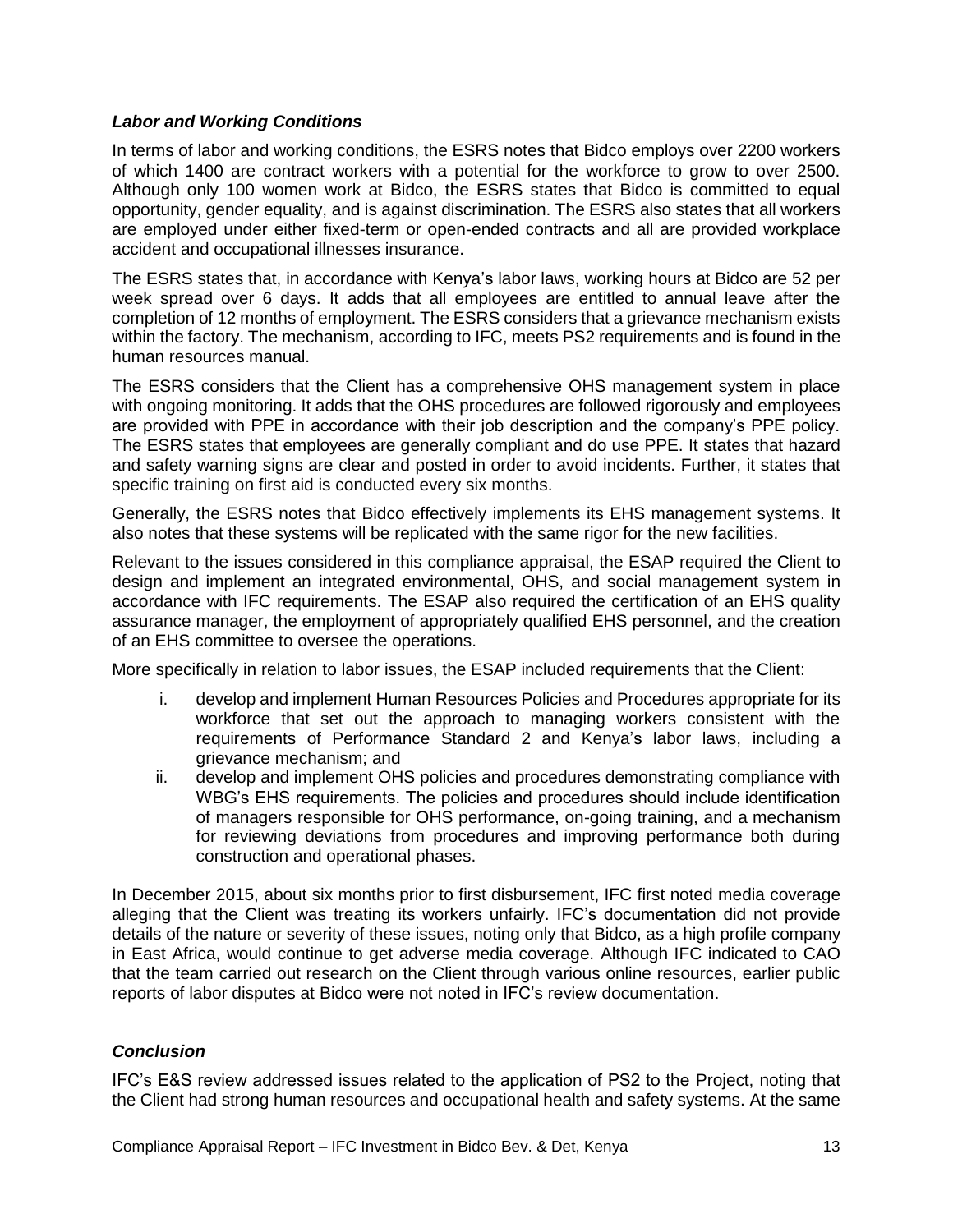time, IFC required the Client to ensure that these systems met IFC and other relevant international standards.

While noting these measures, CAO has questions as to whether IFC's pre-investment E&S review was commensurate to risk. In this context, CAO notes that the client was subject to a number of labor related law suits at the time of IFC's E&S review. These law suits involved issues relevant to those in the CAO complaint, including recognition of labor unions, allegations of unfair dismissal, and the safety of the Client's workplace. It is not evident from IFC's documentation that IFC considered these ongoing law suits as part of its pre-investment E&S review. Given the size of the Client's workforce, the existence of ongoing litigation in relation to labor issues, and adverse media coverage of the Client's labor practices, CAO has questions as to whether a stand-alone labor assessment should have been required prior to IFC's investment.

# <span id="page-13-0"></span>**Project Supervision**

This section considers IFC's supervision of the Project. It identifies relevant requirements and reviews steps taken by IFC to supervise the Project's E&S performance in light of the issues raised in the complaint.

#### <span id="page-13-1"></span>*Requirements*

IFC is required to supervise a client's E&S performance in accordance with its Sustainability Policy and ESRP. As part of supervision, IFC is required to obtain information to assess the status of project's compliance with the Performance Standards and other E&S requirements.<sup>21</sup> This includes reviewing project performance against client commitments in the investment agreement and in the ESAP. PS1 provides that client monitoring should be commensurate with the project's environmental and social risks and impacts and with compliance requirements.<sup>22</sup> It also provides that the client should use dynamic mechanisms to verify compliance and progress toward the desired outcomes.<sup>23</sup> In instances where a client is not fulfilling its commitments, IFC is required to work with the client to bring it into compliance, and to exercise appropriate remedies if such client fails to reestablish compliance.<sup>24</sup>

# <span id="page-13-2"></span>*Supervision*

l

IFC's supervision consisted of site visits to the Client's new and existing facilities, the review of the ESAP implementation, and the review of the Client's Annual E&S Monitoring Reports.<sup>25</sup> In addition, IFC requested, and regularly received internal and external audit reports from the Client. These audit reports were designed to assess the Client's performance against various ISO standards and to determine effectiveness of the Client's integrated ESMS. Bidco carried out quarterly internal audits and two annual external audits.

Although IFC's loans were committed by December 2014, first disbursement occurred in June 2016. It was at this time that IFC's first site visit was scheduled.

Compliance Appraisal Report – IFC Investment in Bidco Bev. & Det, Kenya 14

<sup>&</sup>lt;sup>21</sup> Environmental and Social Review Procedures, Version 7, April 15, 2013, ESRP 6 para. 1.

<sup>22</sup> 2012 Performance Standard 1, paras. 22.

<sup>23</sup> 2012 Performance Standard 1, paras. 23.

<sup>24</sup> 2012 Sustainability Policy, para. 24.

<sup>25</sup> The Annual Environmental and Social Monitoring Report set out the specific social, environmental and developmental impact information as provided by the Client in respect to the Project.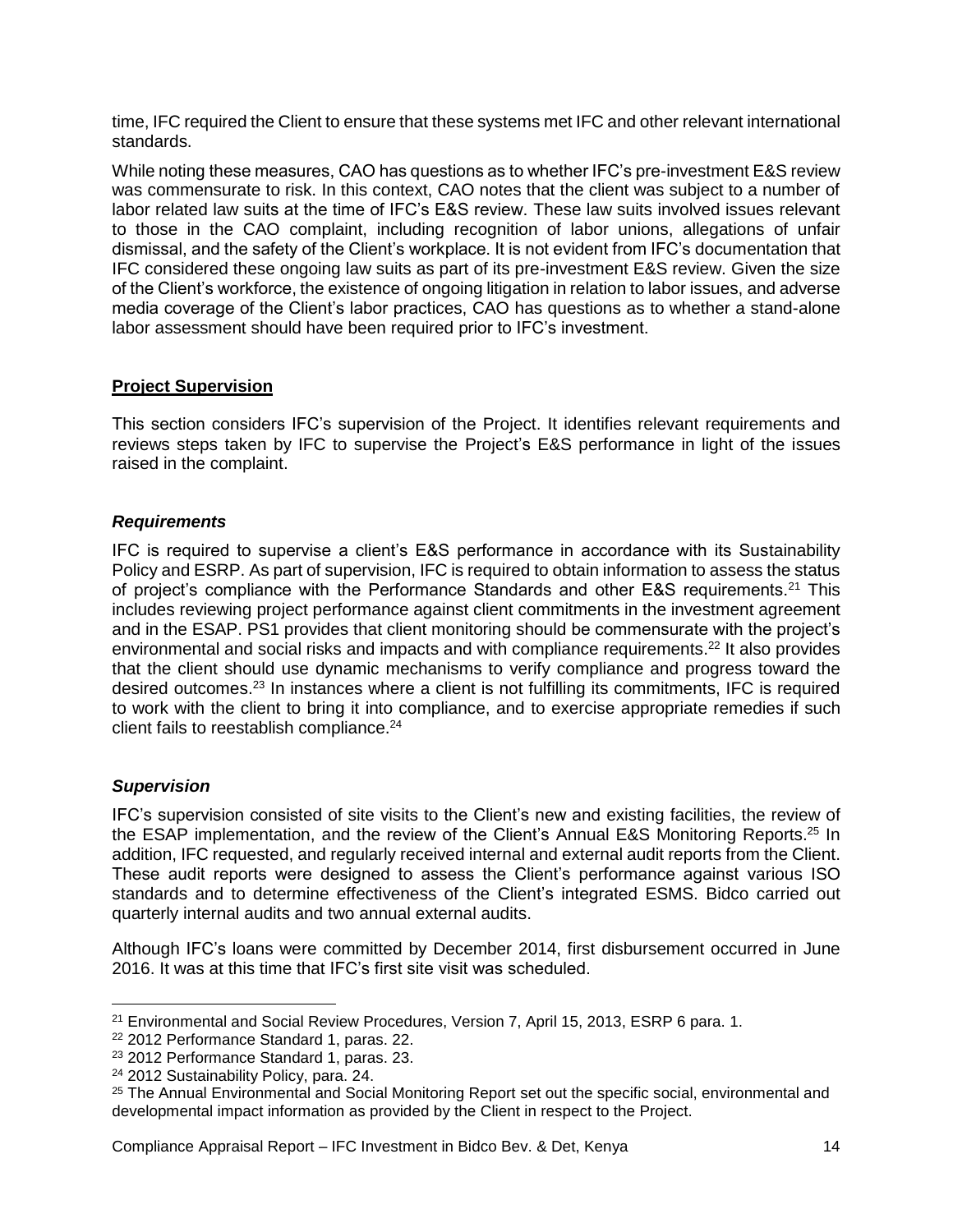In January 2015, IFC was already receiving information on the implementation of ESAP-related activities. However, many of the ESAP requirements had not fallen due because they had deadlines that were linked to construction, which was delayed. IFC updated the ESAP timeline in June 2016 to reflect these changes. IFC's records note that by the time of first disbursement in June 2016, the Client had reviewed its human resources policy and had already eliminated the practice of hiring casual workers. At this time, IFC also noted that the Client had met its ESAP requirements to employ EHS staff and form an EHS committee.

Following an October 2016 supervision mission, IFC noted that it had inspected existing facilities as well as the construction of the new facilities, in relation to compliance with the Performance Standards, and the ESAP. IFC noted that once the plant under construction was operational, Bidco would apply its existing environmental and OHS systems to the new plant.

In relation to PS2 and more specifically in terms of overall health and safety, IFC noted that first aiders were trained on an ongoing basis and that one trained first aid person was always on duty on the site. Nevertheless, IFC noted that fire and life safety training needed to be provided more often to all workers in accordance with the emergency preparedness procedures. IFC noted that all Bidco employees were provided with workplace accident and occupational illness insurance, as well as medical aid, and a pension fund.

In terms of labor and working conditions, IFC's supervision documentation noted that Bidco had eliminated the appointment of casual workers and that work shifts had changed from two shifts of 12 hours to 3 shifts of 8 hours. IFC noted that the employee attrition rate was low and that satisfaction among workers had increased. IFC noted that policies and practices that guide the Client's management of human resources had been amended and that a whistleblower policy was put in place. IFC's supervision documentation also noted that Bidco was committed to nondiscrimination, equal opportunity and gender equality. IFC considered that Bidco's human resources policies and practices broadly complied with PS2.

IFC added that an agreement with a union had been in place since 2015 and that this union represented about 13% of employees. IFC's reported on the cooperation between the union and Bidco, noting that worker concerns or issues were presented to Bidco for discussion and resolution. IFC's supervision documentation described the grievance process and noted that on average approximately 1 major and 3 minor grievances were logged each month. The grievance mechanism was considered to be functioning effectively, as most issues were resolved satisfactorily. IFC noted that according to Bidco, since the time of reviewing the human resources policies, the number of grievances sharply declined.

Concerning OHS, IFC noted that a company survey raised the provision of PPE as a negative issue despite generally high levels of job satisfaction. IFC added that Bidco had taken action in relation to this point noting that employees were provided with PPE in accordance with their job description and the PPE issuance policy. IFC noted that OHS incidents in the previous year had been minor (backaches, cuts and bruises). It added that employees with injuries were taken to the local hospital and treated at the company's expense or under the compulsory National Hospital Insurance Fund.

IFC noted that during future supervision activities, it needed to confirm the implementation of the ESMS across the various activities at the oil and soap factory.

IFC's supervision documentation did not comment on public reports of labor disputes involving the Client or decisions of the Kenyan courts which included adverse findings in relation to the Client's human resources and workplace safety practices in 2014, 2015 and 2016. October 2016